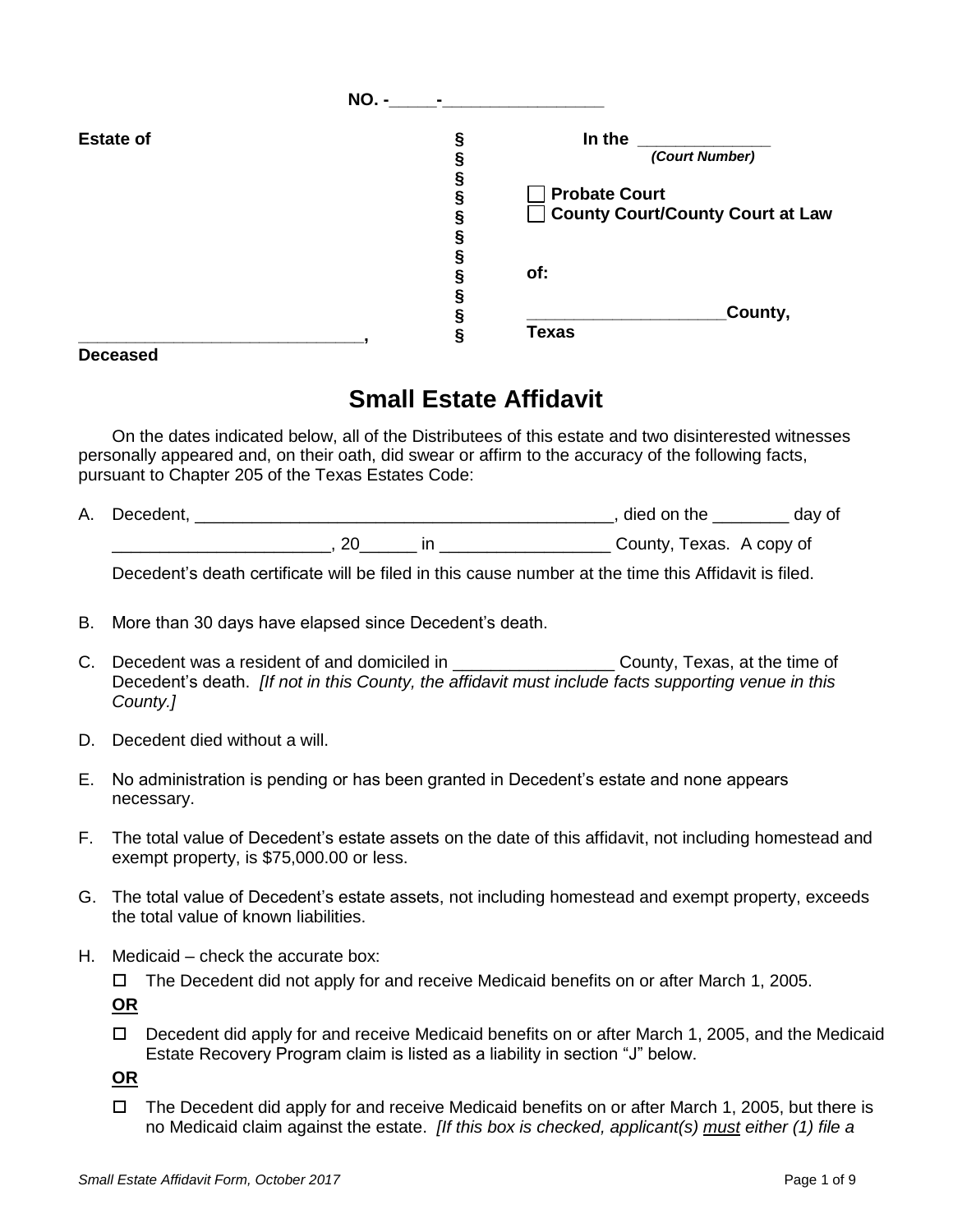*Medicaid Estate Recovery Program (MERP) certification that decedent's estate is not subject to a MERP claim or (2) include additional information proving that a MERP claim will not be filed.]*

I. **All** assets of the Decedent's estate and their values are listed here.

**NOTE: Community property** is property acquired during marriage other than by gift or inheritance.

**Separate property** is property owned before marriage or acquired by gift or inheritance during marriage.

|                                                                                                                                                                                                                                                                                                                                       |                                                                                                                                                                                                                          | <b>Additional information</b>                                                                                                                                                                                                                                                                                                                                                                                                                                                                                                            |
|---------------------------------------------------------------------------------------------------------------------------------------------------------------------------------------------------------------------------------------------------------------------------------------------------------------------------------------|--------------------------------------------------------------------------------------------------------------------------------------------------------------------------------------------------------------------------|------------------------------------------------------------------------------------------------------------------------------------------------------------------------------------------------------------------------------------------------------------------------------------------------------------------------------------------------------------------------------------------------------------------------------------------------------------------------------------------------------------------------------------------|
| <b>Description of Asset(s)</b><br>List each asset with enough detail to<br>identify exactly what the asset is.<br>For example, give bank name and<br>last four digits of an account number;<br>give life insurance company name;<br>give description of car plus VIN<br>number; give address & legal<br>description of real property. | \$\$ value of<br>Decedent's<br>interest on date<br>of affidavit<br>For each asset, list the<br>value of Decedent's<br>interest in that asset.<br>An affidavit cannot be<br>approved with an asset<br>of "unknown" value. | 1. If decedent was married, indicate:<br>whether each asset was community or separate<br>property, and<br>• facts that explain why the asset was community or<br>separate, and<br>total value of each community property asset.<br>$\bullet$<br>2. If decedent was survived by a spouse, minor children, or<br>unmarried adult children who lived with decedent, the list of<br>known estate assets must indicate which assets applicant<br>claims are exempt. See checklist for more information.<br>Use additional pages as necessary. |
|                                                                                                                                                                                                                                                                                                                                       |                                                                                                                                                                                                                          |                                                                                                                                                                                                                                                                                                                                                                                                                                                                                                                                          |
|                                                                                                                                                                                                                                                                                                                                       |                                                                                                                                                                                                                          |                                                                                                                                                                                                                                                                                                                                                                                                                                                                                                                                          |
|                                                                                                                                                                                                                                                                                                                                       |                                                                                                                                                                                                                          |                                                                                                                                                                                                                                                                                                                                                                                                                                                                                                                                          |
|                                                                                                                                                                                                                                                                                                                                       |                                                                                                                                                                                                                          |                                                                                                                                                                                                                                                                                                                                                                                                                                                                                                                                          |
|                                                                                                                                                                                                                                                                                                                                       |                                                                                                                                                                                                                          |                                                                                                                                                                                                                                                                                                                                                                                                                                                                                                                                          |
|                                                                                                                                                                                                                                                                                                                                       |                                                                                                                                                                                                                          |                                                                                                                                                                                                                                                                                                                                                                                                                                                                                                                                          |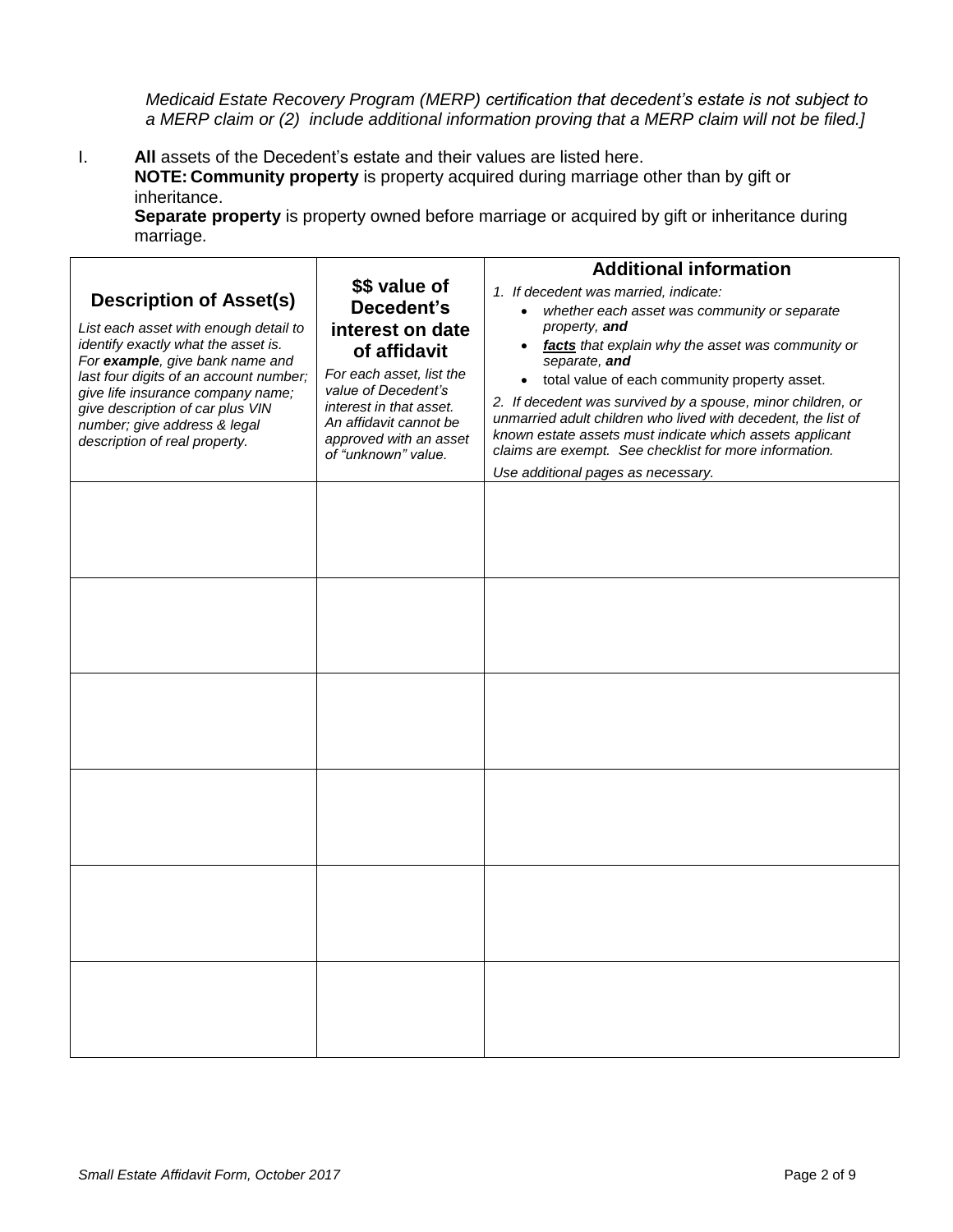|                                                                                                                                                                                                                                                                                                                                       |                                                                                                                                                                                                                          | <b>Additional information</b>                                                                                                                                                                                                                                                                                                                                                                                                                                                                                             |
|---------------------------------------------------------------------------------------------------------------------------------------------------------------------------------------------------------------------------------------------------------------------------------------------------------------------------------------|--------------------------------------------------------------------------------------------------------------------------------------------------------------------------------------------------------------------------|---------------------------------------------------------------------------------------------------------------------------------------------------------------------------------------------------------------------------------------------------------------------------------------------------------------------------------------------------------------------------------------------------------------------------------------------------------------------------------------------------------------------------|
| <b>Description of Asset(s)</b><br>List each asset with enough detail to<br>identify exactly what the asset is.<br>For example, give bank name and<br>last four digits of an account number;<br>give life insurance company name;<br>give description of car plus VIN<br>number; give address & legal<br>description of real property. | \$\$ value of<br>Decedent's<br>interest on date<br>of affidavit<br>For each asset, list the<br>value of Decedent's<br>interest in that asset.<br>An affidavit cannot be<br>approved with an asset<br>of "unknown" value. | 1. If decedent was married, indicate:<br>whether each asset was community or separate<br>property, and<br>facts that explain why the asset was community or<br>separate, and<br>total value of each community property asset.<br>2. If decedent was survived by a spouse, minor children, or<br>unmarried adult children who lived with decedent, the list of<br>known estate assets must indicate which assets applicant<br>claims are exempt. See checklist for more information.<br>Use additional pages as necessary. |
|                                                                                                                                                                                                                                                                                                                                       |                                                                                                                                                                                                                          |                                                                                                                                                                                                                                                                                                                                                                                                                                                                                                                           |

*(Continue list as necessary. If list is continued on another page, please note.)*

J. All liabilities/debts of the Decedent's estate and their values must be listed here, as of the date the affidavit is signed. The affidavit must list *all* of Decedent's existing debts and other liabilities including all credit card balances, doctor and hospital bills, utility bills, etc. – *everything* owed by Decedent or Decedent's estate and not paid off.

If none, write "none."

If funeral debts or attorney's fees and expenses will be paid from estate assets, list them here.

| Description of Liabilities / Debts: List with enough detail to identify the<br>creditor & any account. | <b>Balance Due</b> |
|--------------------------------------------------------------------------------------------------------|--------------------|
|                                                                                                        |                    |
|                                                                                                        |                    |
|                                                                                                        |                    |
|                                                                                                        |                    |
|                                                                                                        |                    |
|                                                                                                        |                    |
|                                                                                                        |                    |
|                                                                                                        |                    |
|                                                                                                        |                    |
|                                                                                                        |                    |

*(Continue list as necessary. If list is continued on another page, please note.)*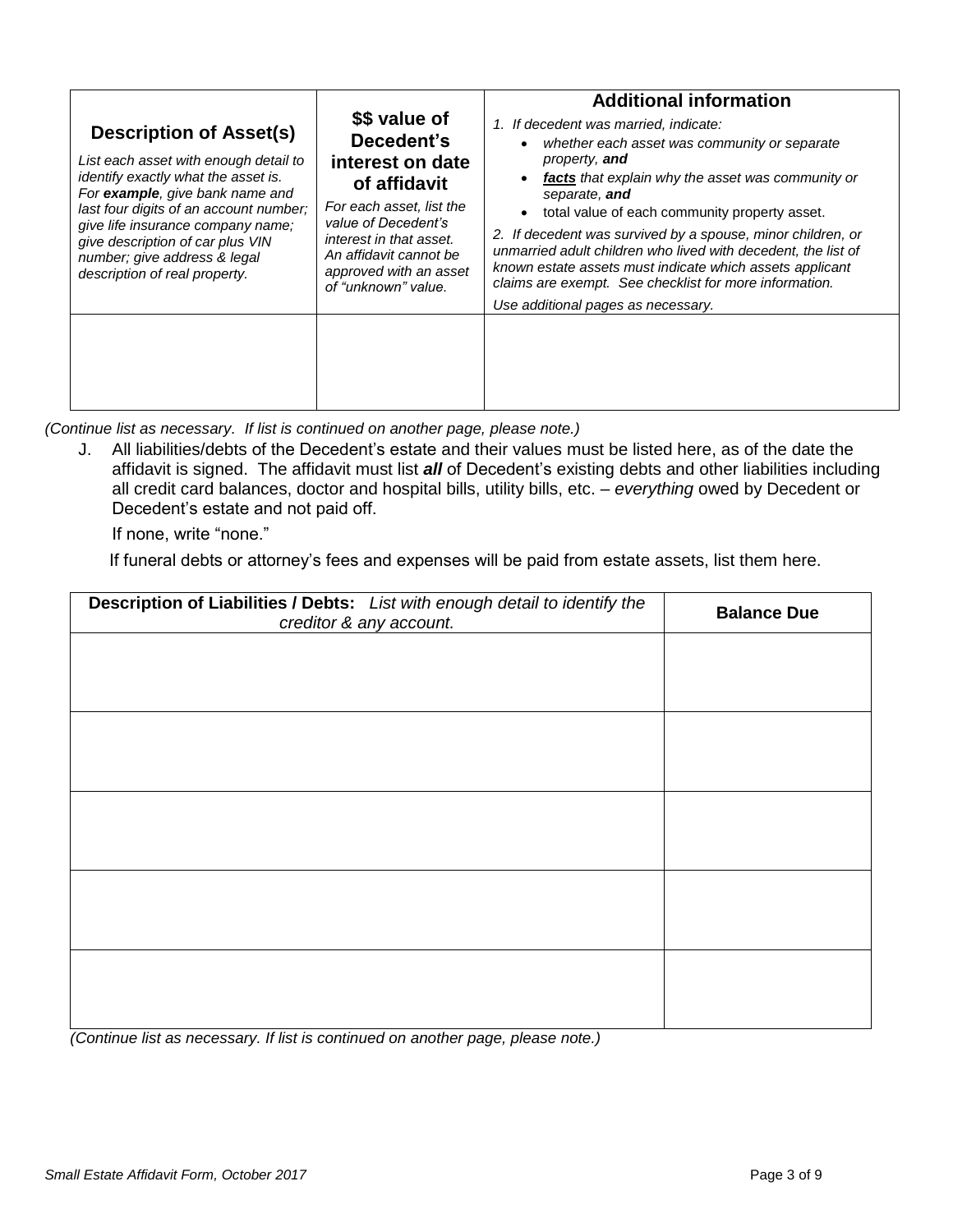*If you did not list attorney's fees as a liability above but one or more distributees have paid or will pay* 

*attorney's fees for this small estate affidavit, indicate the amount of those fees here: \$\_\_\_\_\_\_\_\_\_\_\_\_\_.* 

*Also indicate who has paid or will pay the fees: \_\_\_\_\_\_\_\_\_\_\_\_\_\_\_\_\_\_\_\_\_\_\_\_\_\_\_.*

K. The following facts regarding Decedent's family history show who is entitled to what share of Decedent's estate, to the extent that the assets of Decedent's estate, exclusive of homestead and exempt property, exceed the liabilities of Decedent's estate. *[Put check marks in the appropriate small boxes, and provide additional information as indicated.]*

#### **Family History #1: Marriage.**

 $\Box$  On the date of Decedent's death, Decedent was a single person.

**OR**

On the date of Decedent's death, Decedent was married to \_\_\_\_\_\_\_\_\_\_\_\_\_\_\_\_\_\_\_\_. The

date they were married:

**Family History #2: Children.** Decedent had no children by birth or adoption, and Decedent did not take any children into Decedent's home to raise as a child. (Skip to Family History #4 if you check this box.) **OR**

 $\Box$  The following children were born to or adopted by Decedent. List all children, whether or not the child is still alive and whether or not parental rights were later terminated. If parental rights were terminated for any child, give details on separate page(s).

| Child's name | Birth date, if<br>known                                                          | Name of child's other parent |
|--------------|----------------------------------------------------------------------------------|------------------------------|
|              |                                                                                  |                              |
|              |                                                                                  |                              |
|              |                                                                                  |                              |
|              |                                                                                  |                              |
|              | (Continue list as necessary. If list is continued on another page, please note.) |                              |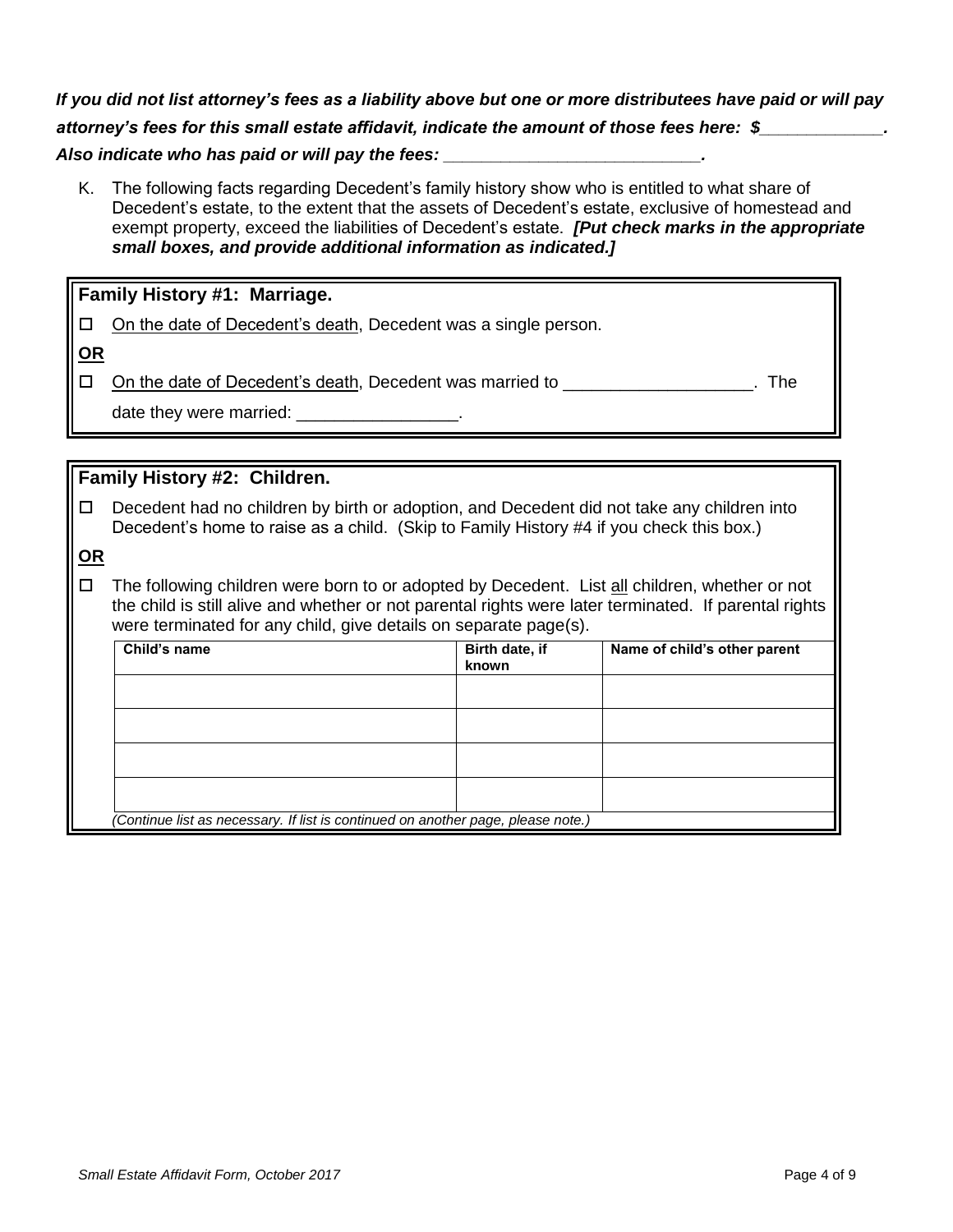|           | Family History #3: Children, part 2. Answer if Decedent had any children.                                                                                                                     |                    |                             |                                                                                                                                                                 |          |  |
|-----------|-----------------------------------------------------------------------------------------------------------------------------------------------------------------------------------------------|--------------------|-----------------------------|-----------------------------------------------------------------------------------------------------------------------------------------------------------------|----------|--|
| □         | All of Decedent's children, by birth or adoption, were alive when Decedent died. (If any child<br>died <b>after</b> the Decedent, talk with a lawyer before getting signatures on this form.) |                    |                             |                                                                                                                                                                 |          |  |
| $OR$      |                                                                                                                                                                                               |                    |                             |                                                                                                                                                                 |          |  |
| $\Box$    | The following of Decedent's children, by birth or adoption, died before the Decedent's death<br>and were survived by children (or grandchildren or great-grandchildren):                      |                    |                             |                                                                                                                                                                 |          |  |
|           | Name of deceased child<br>(followed by the name of the<br>deceased child's other parent in<br>parentheses)                                                                                    | Date child<br>died | dates of all grandchildren) | Names of all children of the deceased child<br>(if any of these children died before Decedent, use a<br>separate page to give date of death, plus names & birth |          |  |
|           |                                                                                                                                                                                               |                    |                             |                                                                                                                                                                 |          |  |
|           |                                                                                                                                                                                               |                    |                             |                                                                                                                                                                 |          |  |
|           | (Continue list as necessary. If list is continued on another page, please note.)                                                                                                              |                    |                             |                                                                                                                                                                 |          |  |
|           | <b>AND/OR</b>                                                                                                                                                                                 |                    |                             |                                                                                                                                                                 |          |  |
| $\Box$    | The following of Decedent's children, by birth or adoption, died before the Decedent's death<br>and were not survived by any children, grandchildren, or great-grandchildren:                 |                    |                             |                                                                                                                                                                 |          |  |
|           | Name of deceased child                                                                                                                                                                        |                    |                             | Date child died                                                                                                                                                 |          |  |
|           |                                                                                                                                                                                               |                    |                             |                                                                                                                                                                 |          |  |
|           |                                                                                                                                                                                               |                    |                             |                                                                                                                                                                 |          |  |
|           |                                                                                                                                                                                               |                    |                             |                                                                                                                                                                 |          |  |
|           | (Continue list as necessary. If list is continued on another page, please note.)                                                                                                              |                    |                             |                                                                                                                                                                 |          |  |
|           | If Decedent was survived by any children, grandchildren, or great-grandchildren,                                                                                                              |                    |                             |                                                                                                                                                                 |          |  |
|           | you do not need to answer Family History #4 about Parents or Family History #5 about                                                                                                          |                    |                             |                                                                                                                                                                 |          |  |
|           |                                                                                                                                                                                               |                    |                             | Sisters and Brothers. You may skip to "L" (following #5).                                                                                                       |          |  |
|           | Family History #4: Parents.                                                                                                                                                                   |                    |                             |                                                                                                                                                                 |          |  |
| ப         | The Decedent was survived by both parents,                                                                                                                                                    |                    |                             |                                                                                                                                                                 | (mother) |  |
|           | (father).<br>and                                                                                                                                                                              |                    |                             |                                                                                                                                                                 |          |  |
| <u>OR</u> |                                                                                                                                                                                               |                    |                             |                                                                                                                                                                 |          |  |
| □         |                                                                                                                                                                                               |                    |                             |                                                                                                                                                                 |          |  |
|           |                                                                                                                                                                                               |                    |                             |                                                                                                                                                                 |          |  |
| $OR$      |                                                                                                                                                                                               |                    |                             |                                                                                                                                                                 |          |  |
|           |                                                                                                                                                                                               |                    |                             |                                                                                                                                                                 |          |  |
|           | Both of Decedent's parents died before Decedent's death.                                                                                                                                      |                    |                             |                                                                                                                                                                 |          |  |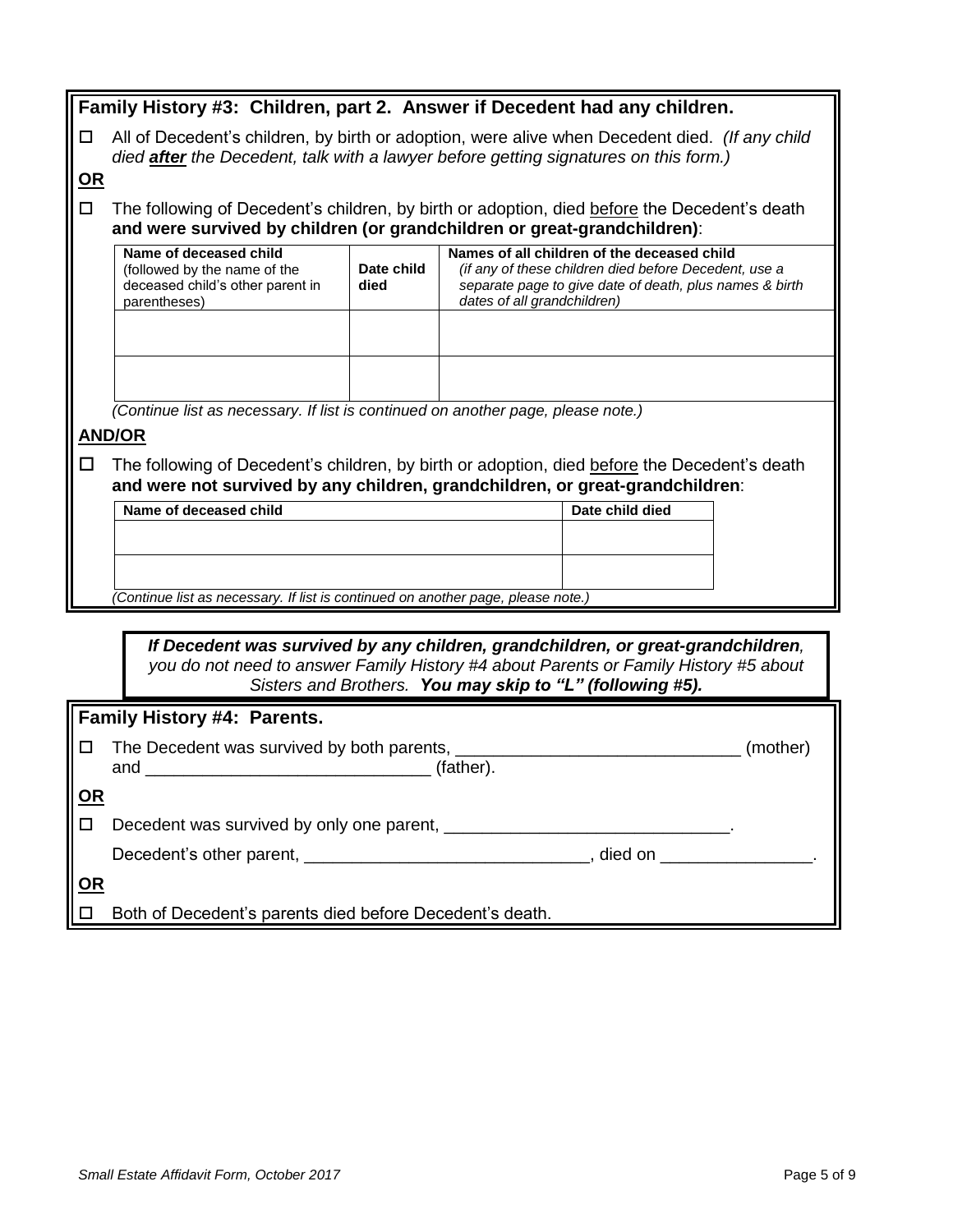|                      | Family History #5: Sisters and Brothers.                                                                   |                                    |                                                                                                                                                                                                                                                                                    |                                           |
|----------------------|------------------------------------------------------------------------------------------------------------|------------------------------------|------------------------------------------------------------------------------------------------------------------------------------------------------------------------------------------------------------------------------------------------------------------------------------|-------------------------------------------|
|                      |                                                                                                            |                                    | The following information about Decedent's sisters and brothers is not needed if Decedent was                                                                                                                                                                                      |                                           |
|                      |                                                                                                            |                                    | survived by both parents or by children, grandchildren, or great-grandchildren.                                                                                                                                                                                                    |                                           |
| $\Box$               | death.                                                                                                     |                                    | The following are all of Decedent's brothers and sisters who were alive on the date<br>Decedent died, including half-brothers and half-sisters who were born to either of Decedent's<br>parents. If none, write "none." If any of the following are now deceased, indicate date of |                                           |
|                      | Name of brother or sister                                                                                  |                                    | State whether full or half-sibling                                                                                                                                                                                                                                                 | <b>Birth date</b>                         |
|                      |                                                                                                            |                                    |                                                                                                                                                                                                                                                                                    |                                           |
|                      |                                                                                                            |                                    |                                                                                                                                                                                                                                                                                    |                                           |
|                      |                                                                                                            |                                    |                                                                                                                                                                                                                                                                                    |                                           |
|                      |                                                                                                            |                                    |                                                                                                                                                                                                                                                                                    |                                           |
| <b>AND</b><br>$\Box$ | (Continue list as necessary. If list is continued on another page, please note.)<br>If none, write "none." |                                    | The following of Decedent's brothers and sisters (including half-brothers and half-sisters who<br>were born to either of Decedent's parents) died before Decedent's death.                                                                                                         |                                           |
|                      |                                                                                                            |                                    | Names of all children of deceased brother                                                                                                                                                                                                                                          |                                           |
|                      | Name of deceased brother<br>or sister (followed by the<br>date of death in parentheses)                    | <b>Full or</b><br>half<br>sibling? | or sister (nephews and nieces of<br>Decedent) that were alive on the date<br>Decedent died. If any died before<br>Decedent died, contact the Court.                                                                                                                                | <b>Birth dates of</b><br>nieces & nephews |
|                      |                                                                                                            |                                    |                                                                                                                                                                                                                                                                                    |                                           |
|                      |                                                                                                            |                                    |                                                                                                                                                                                                                                                                                    |                                           |
|                      |                                                                                                            |                                    |                                                                                                                                                                                                                                                                                    |                                           |
|                      | (Continue list as necessary. If list is continued on another page, please note.)                           |                                    |                                                                                                                                                                                                                                                                                    |                                           |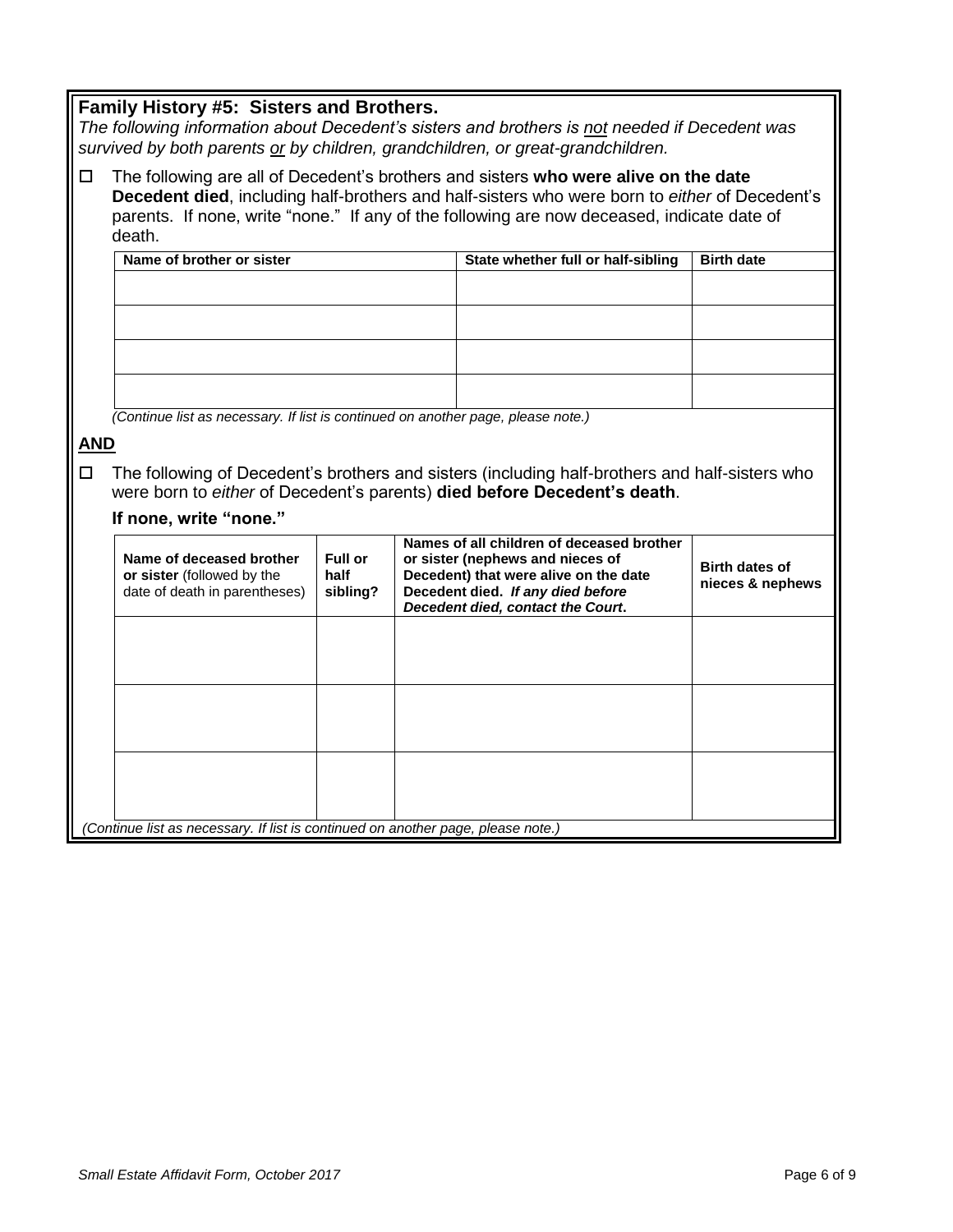# **Family History #6: Other.**

*Fill out a separate page (or pages) if Decedent was survived by none of the following: spouse, child, grandchild, parent, brother, sister, half-brother, half-sister, niece, or nephew. If Decedent was survived by none of the above, list all of the surviving relatives of Decedent on a separate page. Specify Decedent's family history with respect to each of the survivors, giving sufficient detail about names, birth dates, death dates, and relationships to explain how each survivor is related to Decedent.*

**EVERYONE MUST FILL OUT THE FOLLOWING CHART.** Before filling out the chart, *see L of the Instructions & Forms Using a Small Estate to Probate an Estate in Texas and the Texas Descent and Distribution Chart*.

L. Based on the family history given in this Affidavit, the following chart lists all of the Decedent's heirs at law, together with their fractional interests in Decedent's estate:

| For each Distributee, list:<br><b>Name</b><br>1. | Share of<br>separate           | Share of separate<br>real property          | Share of decedent's<br>community property |
|--------------------------------------------------|--------------------------------|---------------------------------------------|-------------------------------------------|
| <b>Address</b><br>2.<br>Telephone number<br>3.   | personal<br>property           | (this column MUST<br>be filled out, even if | (if decedent was<br>married, you must     |
| <b>Email address</b><br>4.                       | (this column<br>MUST be filled | you do not list any<br>real property)       | always fill out this<br>column)           |
|                                                  | out)                           |                                             |                                           |
|                                                  |                                |                                             |                                           |
|                                                  |                                |                                             |                                           |
|                                                  |                                |                                             |                                           |
|                                                  |                                |                                             |                                           |
|                                                  |                                |                                             |                                           |
|                                                  |                                |                                             |                                           |
|                                                  |                                |                                             |                                           |
|                                                  |                                |                                             |                                           |
|                                                  |                                |                                             |                                           |
|                                                  |                                |                                             |                                           |
|                                                  |                                |                                             |                                           |
|                                                  |                                |                                             |                                           |
|                                                  |                                |                                             |                                           |
|                                                  |                                |                                             |                                           |
|                                                  |                                |                                             |                                           |
|                                                  |                                |                                             |                                           |
|                                                  |                                |                                             |                                           |
|                                                  |                                |                                             |                                           |

*(Continue list as necessary. If list is continued on another page, please note.)*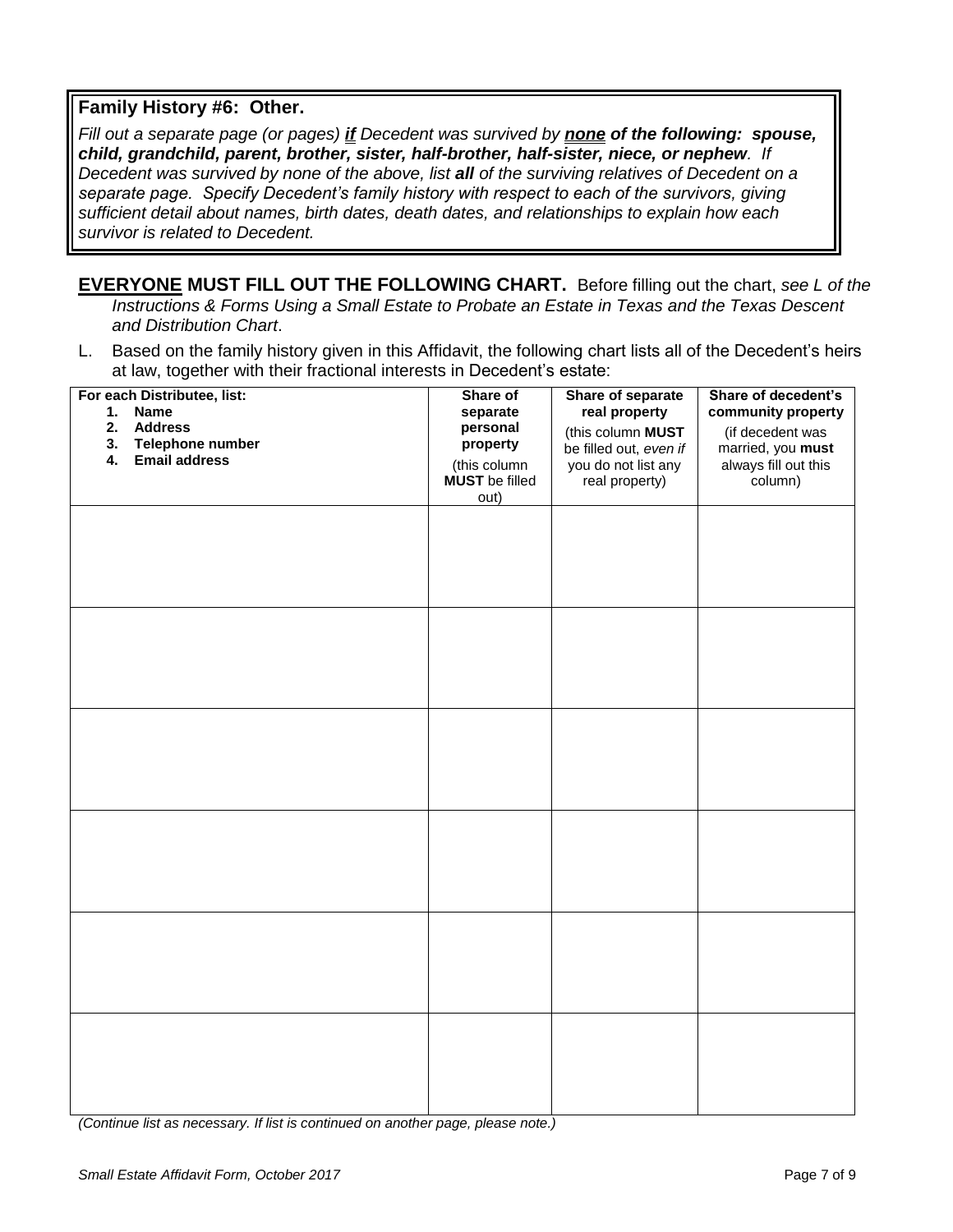## M. **Affidavits and signatures of all Distributee(s).**

As needed, include other signature pages for additional distributees. *\*\*\* Every signature page for every distributee must include the box below:*

*We, as Distributees of the Decedent and as indicated by our signatures below, do solemnly swear or affirm the following:*

- *the foregoing Affidavit was completed by persons who have actual knowledge of the stated facts;*
- $\blacksquare$ *all of the facts stated in the foregoing Affidavit are true and complete; and*
- $\blacksquare$ *each of us has legal capacity.*

*We pray that this Affidavit be filed in the records of the \_\_\_\_\_\_\_\_\_\_\_\_\_\_\_\_\_\_\_\_\_ County Clerk; that the (Fill-in the name of County)*

*same be approved by the Court; and that the Clerk issue certified copies of this Affidavit and the order approving it as evidence of Distributees' right to inherit the property of Decedent as described above.* 

*We understand that Estates Code §205.007(c) provides that "[e]ach person who execute[s] [this] affidavit is liable for any damage or loss to any person that arises from a payment, delivery, transfer, or issuance made in reliance on the affidavit."*

| I am a Distributee in the Estate of Theory of Theory and Theory and Theory and Theory and Theory and Theory and<br>facts contained in the Affidavit are true and complete to the best of my knowledge.                                   |                                       |  |
|------------------------------------------------------------------------------------------------------------------------------------------------------------------------------------------------------------------------------------------|---------------------------------------|--|
| Distributee's printed name                                                                                                                                                                                                               | Distributee's signature               |  |
|                                                                                                                                                                                                                                          |                                       |  |
| (SEAL)                                                                                                                                                                                                                                   | Notary Public, State of _____________ |  |
|                                                                                                                                                                                                                                          |                                       |  |
| I am a Distributee in the Estate of<br>swear or affirm that I have personal knowledge of the facts stated in the foregoing Affidavit and that the<br>facts contained in the Affidavit are true and complete to the best of my knowledge. |                                       |  |
| Distributee's printed name                                                                                                                                                                                                               | Distributee's signature               |  |
|                                                                                                                                                                                                                                          |                                       |  |

(SEAL) (SEAL) (SEAL)  $\blacksquare$ 

\_\_\_\_\_\_\_\_\_\_\_\_\_\_\_\_\_\_\_\_\_\_\_\_\_\_\_\_\_\_\_